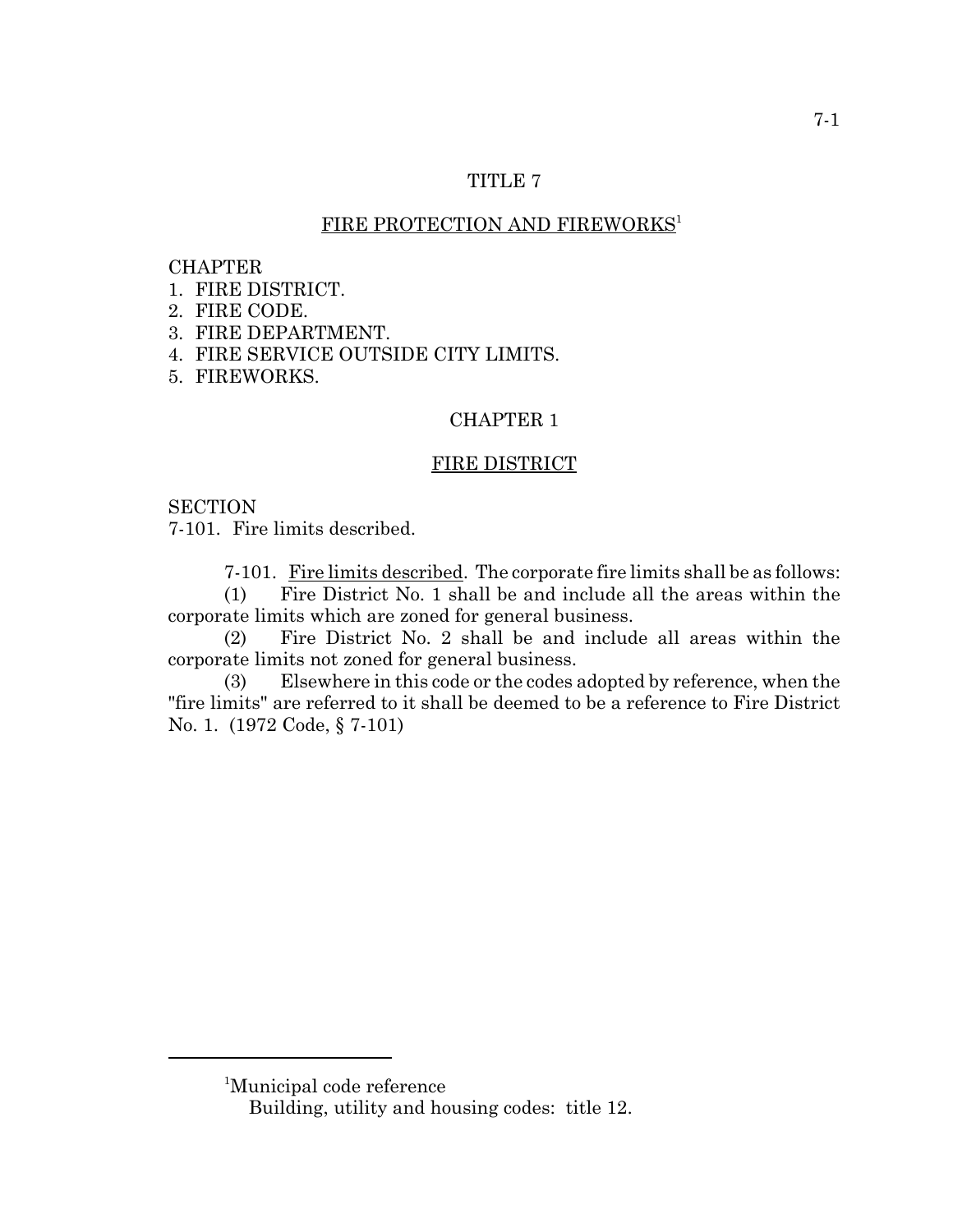#### FIRE CODE<sup>1</sup>

### **SECTION**

- 7-201. Fire code adopted.
- 7-202. Enforcement.
- 7-203. Definition of "municipality."
- 7-204. Modifications.
- 7-205. Appeals.
- 7-206. Violations.

7-201. Fire code adopted. Pursuant to the authority granted by Tennessee Code Annotated, §§ 6-54-501 through 6-54-506, and for the purpose of regulating and governing the safeguarding of life and property from fire and explosion hazards arising from the storage, handling and use of hazardous substances, materials and devices, and from conditions hazardous to life or property in the occupancy of buildings and premises in the City of Athens, the International Fire Code,<sup>2</sup> 2009 edition, as recommended by the International Code Council, is hereby adopted by reference and included as a part of this code. Pursuant to the requirement of Tennessee Code Annotated, § 6-54-502, one (1) copy of the fire code has been placed on file in the city manager's office and shall be kept there for the use and inspection of the public. Said fire code is adopted and incorporated as fully as if set out at length herein and shall be controlling with the corporate limits. (1972 Code, § 7-201, as amended by Ord. #854, April 1999, and Ord. #869, § 1, May 2000, and replaced by Ord. #991, Aug. 2010)

7-202. Enforcement. The fire code herein adopted by reference shall be enforced by the chief of the fire department. (1972 Code, § 7-202, as replaced by Ord. #991, Aug. 2010)

7-203. Definition of "municipality." Whenever the word "municipality" is used in the fire code herein adopted, it shall be held to mean the City of Athens. (1972 Code, § 7-203, as replaced by Ord. #991, Aug. 2010)

7-204. Modifications. The chief of the fire department shall have the power to modify any of the provisions of the fire code upon application in writing

<sup>&</sup>lt;sup>1</sup>Municipal code reference

Building, utility and housing codes: title 12.

<sup>2</sup> Copies of this code are available from the National Fire Protection Association, 1 Batterymarch Park, Quincy, MA 02269-9101.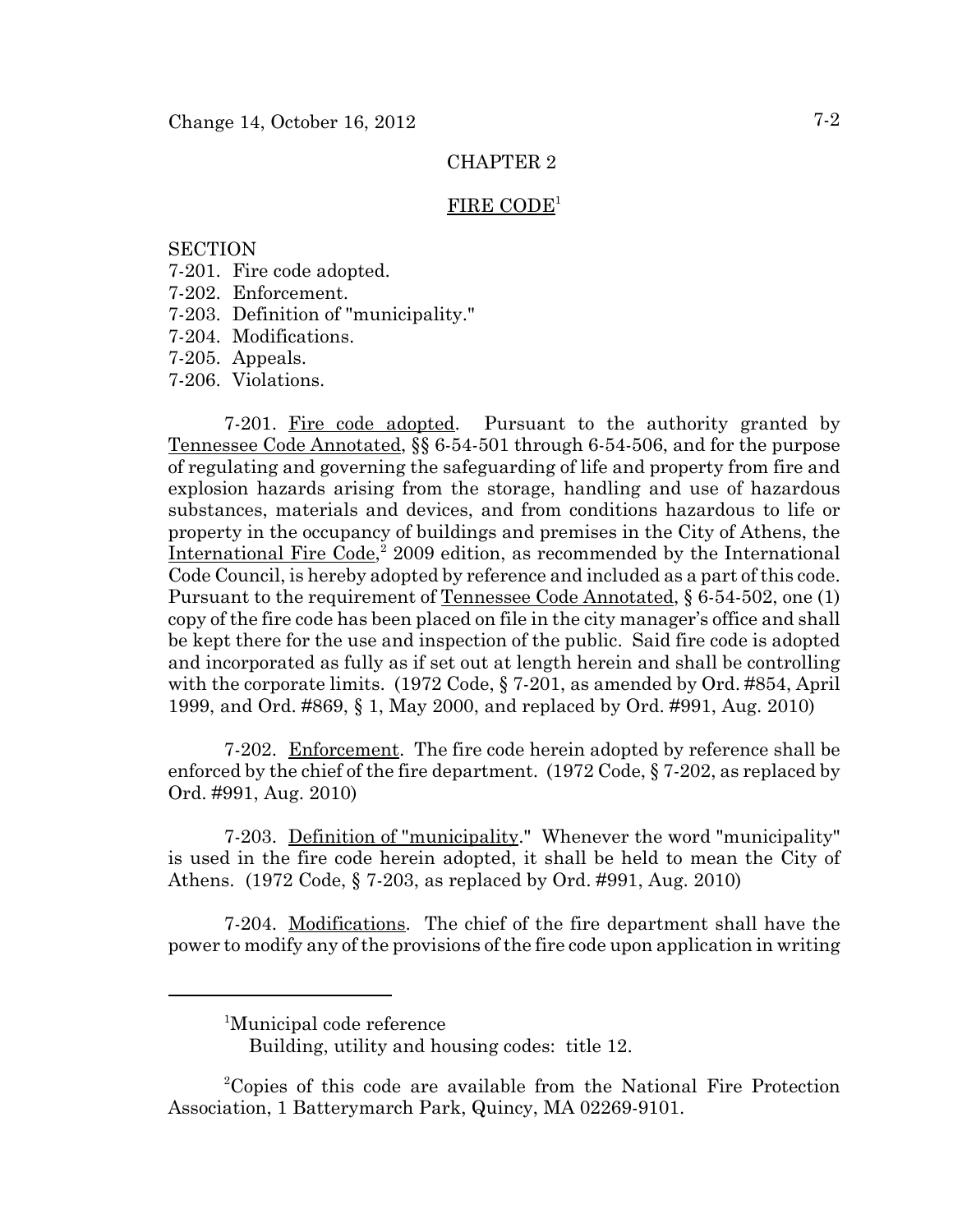by any property owner or lessee, or the duly authorized agent of either, when there are practical difficulties in the way of carrying out the strict letter of the code, provided that the spirit of the code shall be observed, public safety secured, and substantial justice done. The particulars of such modifications when granted or allowed and the decision of the chief thereon shall be entered upon the records of the department and a signed copy shall be furnished to the applicant.

The fire code adopted in  $\S$  7-201 is hereby modified by requiring automatic sprinkler systems in future commercial, industrial, and residential occupancies having a gross floor area of ten thousand (10,000) square feet or greater and requiring an automatic sprinkler system in Hazards Production Material (HPM) facilities as defined by the adopted building code. All automatic sprinkler systems shall be designed by a licensed engineer or architect and shall conform to NFPA 13 requirements and to the building code sprinkler requirements. The sprinkler requirements shall be made a part of the plans and specifications submitted for approval and shall be installed by a State of Tennessee licensed automatic sprinkler system contractor. The City of Athens will not require sprinklers in one- and two-family residences with less than ten thousand (10,000) gross square feet. Sprinklers will be required in three (3) unit townhouses with five thousand (5,000) gross square feet or more and townhouses built with four (4) or more units regardless of square footage. (1972 Code,  $\S$  7-205, as amended by Ord. #824,  $\S$  1, Dec. 1996, and replaced by Ord. #991, Aug. 2010)

7-205. Appeals. Whenever the chief of the fire department shall disapprove an application or refuse to grant a permit applied for, or when it is claimed that the provisions of the fire code do not apply or that the true intent and meaning of the code have been misconstrued or wrongly interpreted, the applicant may appeal from the decision of the chief of the fire department to the city manager within thirty (30) days from the date of the decision appealed. (1972 Code, § 7-206, as replaced by Ord. #991, Aug. 2010)

7-206. Violations. It shall be unlawful for any person to violate any of the provisions of this chapter or the fire code hereby adopted, or fail to comply therewith, or violate or fail to comply with any order made thereunder, or build in violation of any detailed statement of specifications or plans submitted and approved thereunder, or any certificate or permit issued thereunder, and from which no appeal has been taken; or fail to comply with such an order as affirmed or modified by the fire chief or city manager or by a court of competent jurisdiction, with the time fixed herein. The application of a penalty under the general penalty clause for the city code shall not be held to prevent the enforced removal of prohibited conditions. (1972 Code, § 7-207, as replaced by Ord. #991, Aug. 2010)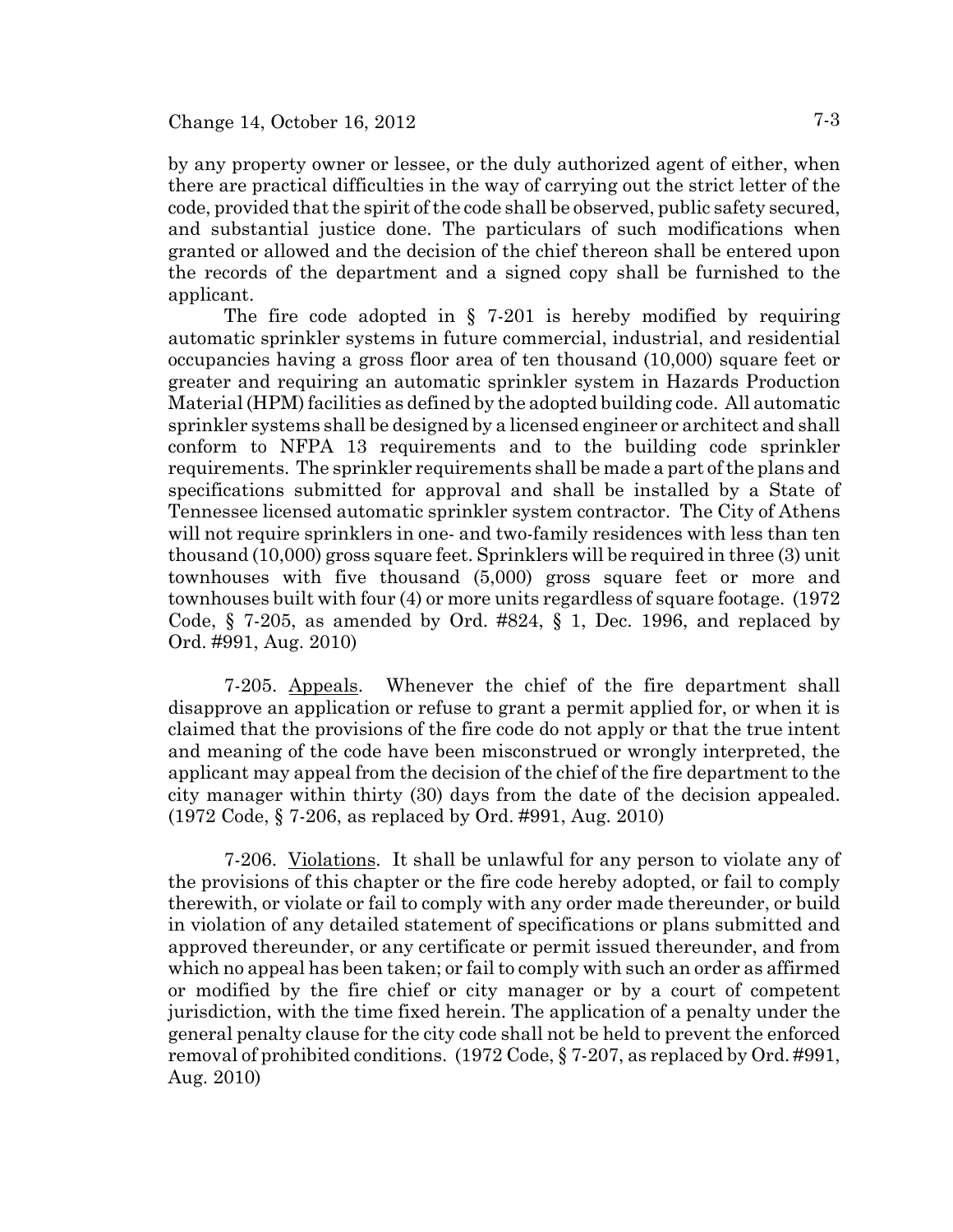# FIRE DEPARTMENT<sup>1</sup>

## **SECTION**

- 7-301. Establishment, equipment and membership.
- 7-302. Objectives.
- 7-303. Organization, rules, and regulations.
- 7-304. Records and reports.
- 7-305. Tenure and compensation of members.
- 7-306. Chief responsible for training.
- 7-307. Chief to be assistant to state officer.
- 7-308. Destruction of property.
- 7-309. Police powers of firemen.
- 7-310. Deleted.

7-301. Establishment, equipment and membership. There is hereby established a fire department to be supported and equipped from appropriations by the city council. All apparatus, equipment, and supplies shall be purchased by or through the city and shall be and remain the property of the city. The fire department shall be composed of a chief and such number of physically fit subordinate officers and firemen as the city manager shall appoint. (1972 Code, § 7-301)

7-302. Objectives. The fire department shall have as its objectives:

- (1) To prevent uncontrolled fires from starting.
- (2) To prevent the loss of life and property in case a fire does start.
- (3) To confine fires to the place of origin.
- (4) To extinguish uncontrolled fires.
- (5) To prevent loss of life from asphyxiation or drowning.

(6) To perform such rescue work as its equipment and/or the training of its personnel makes practicable. (1972 Code, § 7-302)

7-303. Organization, rules, and regulations. The chief of the fire department shall set up the organization of the department, make definite assignments to individuals, and shall formulate and enforce such rules and regulations as shall be necessary for the orderly and efficient operation of the fire department. (1972 Code, § 7-303)

<sup>1</sup> Municipal code reference

Special privileges with respect to traffic: title 15, chapter 2.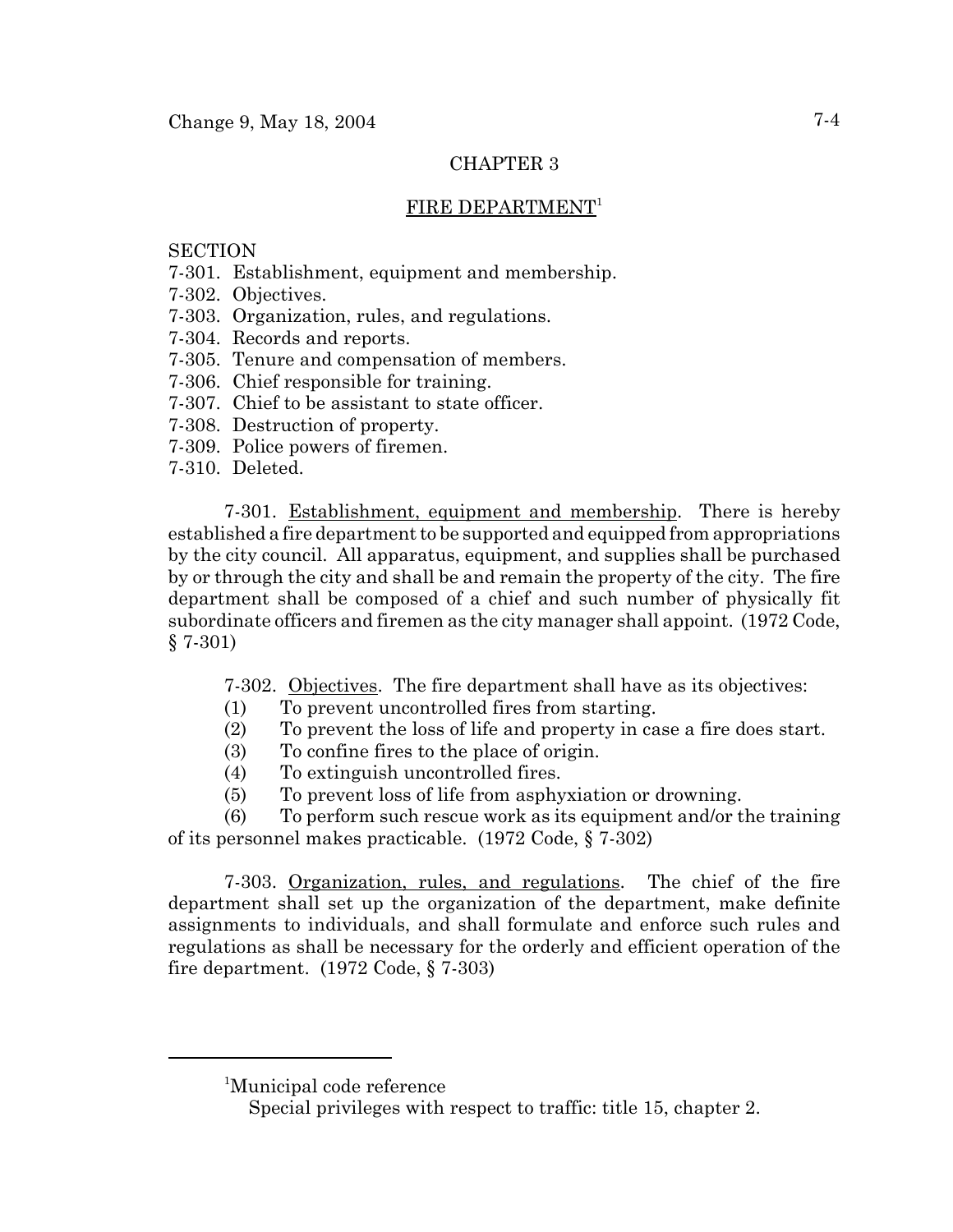Change 9, May 18, 2004  $7-5$ 

7-304. Records and reports. The chief of the fire department shall keep adequate records of all fires, inspections, apparatus, equipment, personnel, and work of the department. He shall submit a written report on those matters to the city manager once each month and at the end of the year a detailed annual report shall be made. (1972 Code, § 7-304)

7-305. Tenure and compensation of members. The chief shall hold office so long as his conduct and efficiency are satisfactory to the city manager. The city manager or the chief shall have the authority to suspend or discharge any other member of the fire department when he deems such action to be necessary for the good of the department. All personnel of the fire department shall receive such compensation for their services as the city council may from time to time prescribe. (1972 Code, § 7-305)

7-306. Chief responsible for training and maintenance. The chief of the fire department shall be fully responsible for the training of the firemen and the minimum training shall consist of having the personnel take the fire apparatus out for practice operations not less than once a month. (1972 Code, § 7-306)

7-307. Chief to be assistant to state officer. Pursuant to requirements of Tennessee Code Annotated, § 68-102-108, the chief of the fire department is designated as an assistant to the state commissioner of insurance and is subject to all the duties and obligations imposed by Tennessee Code Annotated, title 68, chapter 102, and shall be subject to the directions of the fire prevention commissioner in the execution of the provisions thereof. (1972 Code, § 7-308)

7-308. Destruction of property. During the progress of any fire, the fire department may remove or destroy any property necessary to prevent the further spread of the fire. (1972 Code, § 7-309)

7-309. Police powers of firemen. Firemen shall have the same powers and authority as policemen of the city while going to, attending, and returning from fires and for the purpose of enforcing fire prevention regulations and protecting fire fighting apparatus, equipment and facilities. (1972 Code, § 7-310)

7-310. [Deleted.] (1972 Code, § 7-311, as deleted by Ord. #917, April 2004)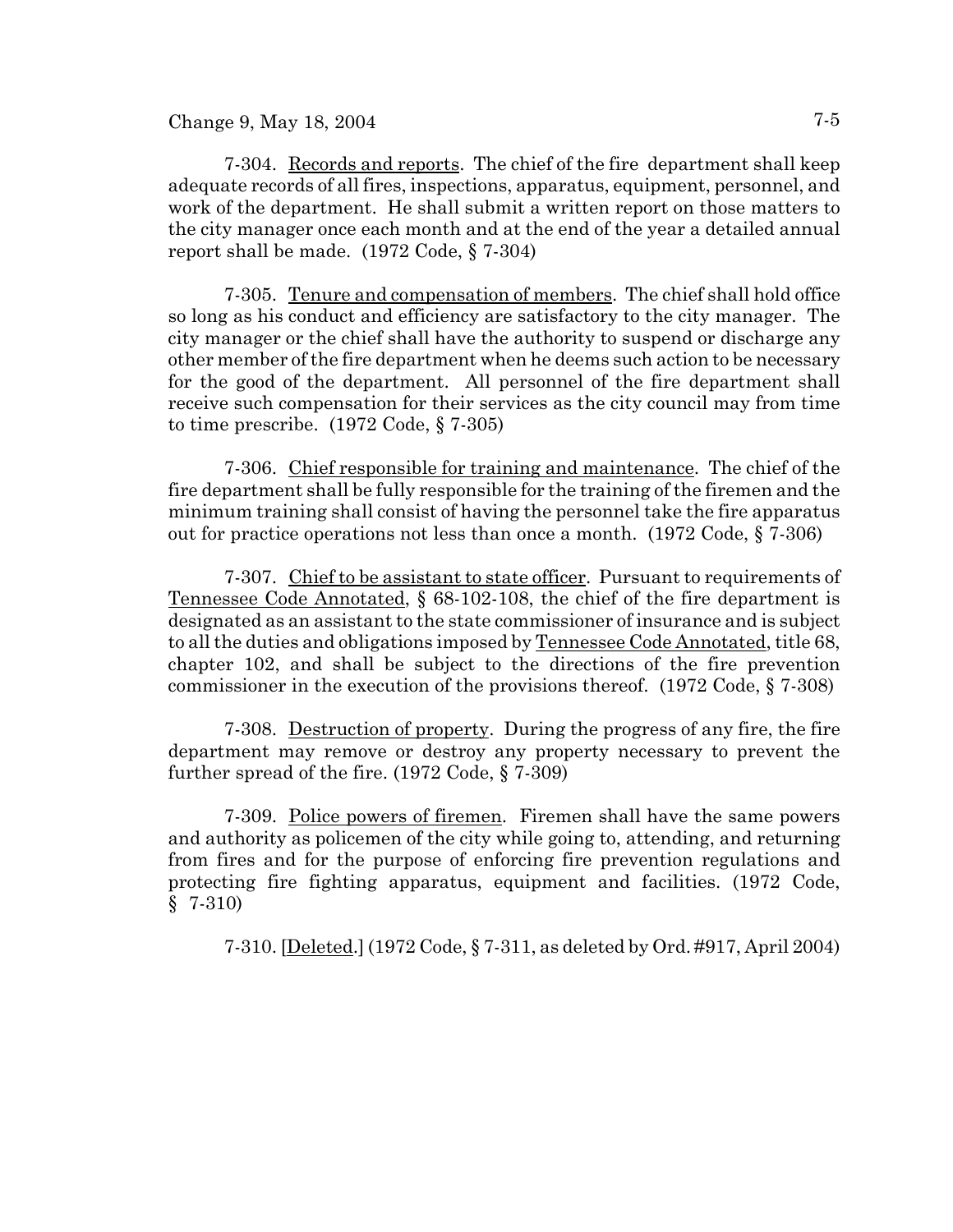# FIRE SERVICE OUTSIDE CITY LIMITS

## **SECTION**

7-401. Equipment to be used only within corporate limits.

7-401. Equipment to be used only within corporate limits. No equipment of the fire department shall be used for fighting any fire outside the corporate limits except pursuant to a mutual aid agreement entered into with another municipal corporation. (1972 Code, § 7-307)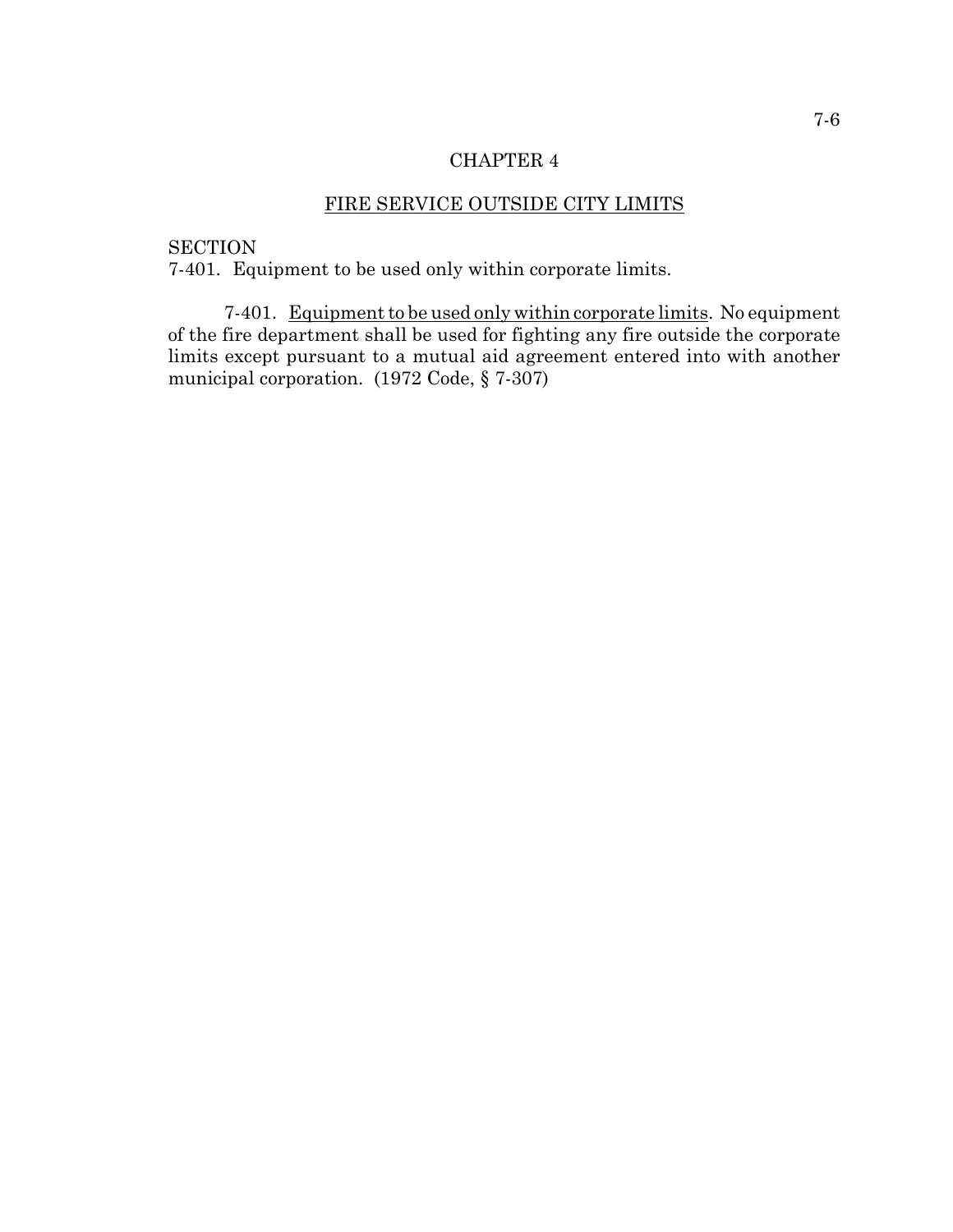#### FIREWORKS

### **SECTION**

- 7-501. Fireworks defined.
- 7-502. Manufacture, sale and discharge of fireworks.
- 7-503. Bond for fireworks display required.
- 7-504. Disposal of unfired fireworks.
- 7-505. Exceptions.
- 7-506. Seizure of fireworks.

7-501. Fireworks defined. "Fireworks" shall mean and include any combustible or explosive composition, or any substance or combination of substances, or article prepared for the purpose of producing a visible or an audible effect by combustion, explosion, deflagration, or detonation, and shall include blank cartridges, toy pistols, toy cannons, toy canes, or toy guns in which explosives are used, the type of balloons which require fire underneath to propel the same, firecrackers, torpedoes, skyrockets, Roman candles, Daygo bombs, sparklers, or other devices of like construction and any devices containing any explosive or flammable compound, or any tablets or other device containing any explosive substance, except that the term "fireworks" shall not include auto flares, paper caps containing not in excess of an average of twenty-five hundredths of a grain of explosive content per cap, and toy pistols, toy canes, toy guns or other devices for use of such caps, the sale and use of which shall be permitted at all times. (1976 Code, § 7-401)

7-502. Manufacture, sale and discharge of fireworks. (1) The manufacture of fireworks is prohibited within the city.

(2) Except as hereinafter provided it shall be unlawful for any person to store, to offer for sale, expose for sale, sell at retail, or use or explode any fireworks; provided that the chief of the fire department shall have power to adopt reasonable rules and regulations for the granting of permits for supervised public displays of fireworks by the city, fair associations, amusement parks, and other organizations. Every such display shall be handled by a competent operator approved by the chiefs of the police and fire departments of the municipality, and shall be of such a character, and so located, discharged or fired as in the opinion of the chief of the fire department, after proper inspection, shall not be hazardous to property or persons.

(3) Application for permits shall be made in writing at least fifteen days in advance of the date of the display. After such privilege shall have been granted, sale, possession, use and distribution of fireworks for such display shall be lawful for that purpose only. No permit granted hereunder shall be transferable. (1972 Code, § 7-402)